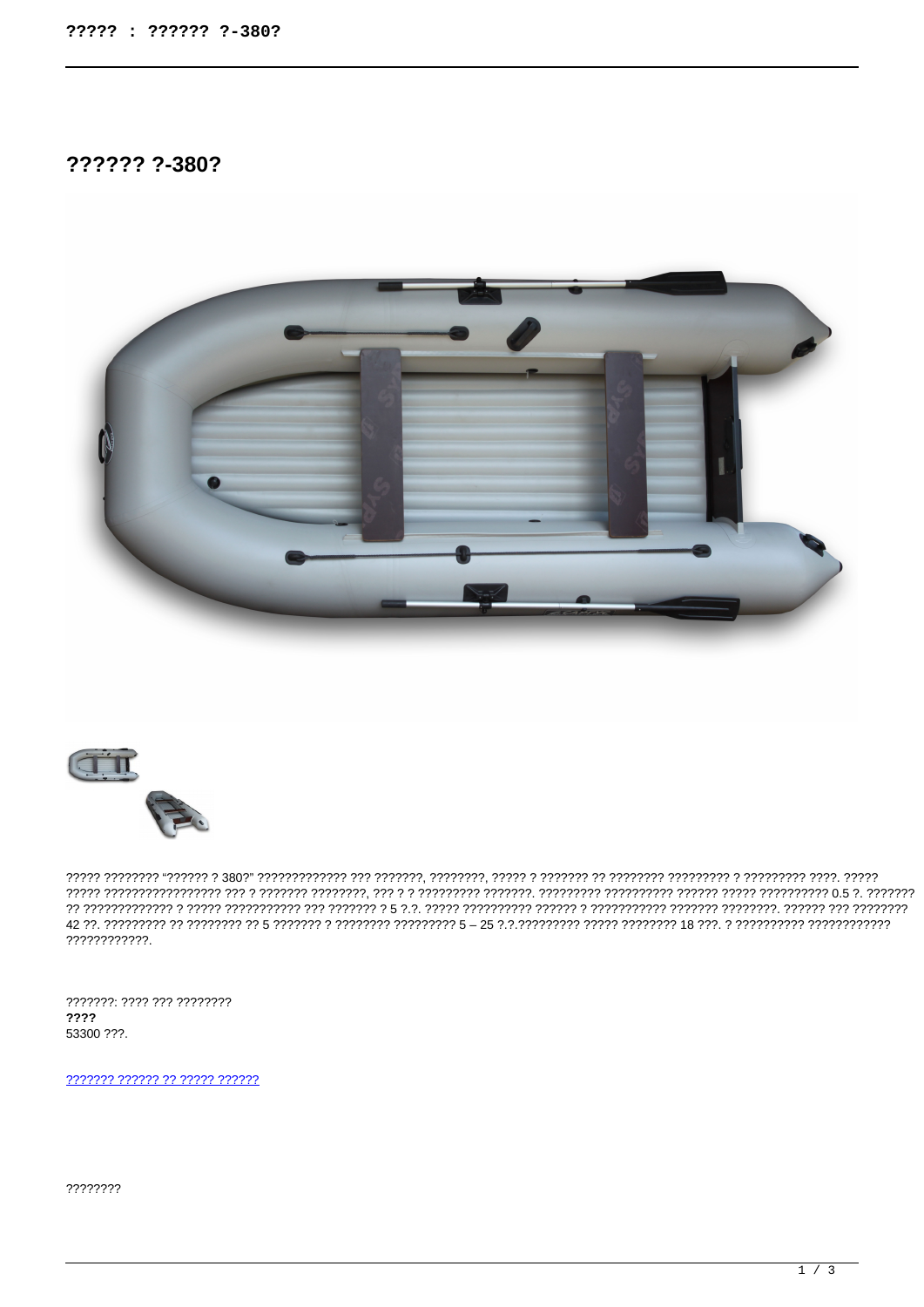## ?????????? ? ??????????

.<br>מ בת הקלקומי הקלקה להקלקליקה להקלקלה הקלקליקה להל הקלקליקה המה הקלקליקה המהורה להלל הקלקליקה להקלקליקה המהלכולה המהלכולה הקלקליקה להקלקליקה להקלקליקה להקלקליקה להקלקליקה להקלקליקה להקל<br>המודעות המקרים המקרים הקלקליקה הקל

### ????????????





#### ?????????? ? ????????????

| 1222222 22222 22 2222222                                                                                |
|---------------------------------------------------------------------------------------------------------|
| מממי מממממים מממים מי מממממים מי מי מממממים                                                             |
| - ממממממי ממממממי מיממממי ממממממי ממממי מממממי ממממי                                                    |
| רררר ררמית מי מרחב מתקנית                                                                               |
|                                                                                                         |
|                                                                                                         |
| מממממ ממממי ומממי הממוד                                                                                 |
| , ממכמכת מי מרמכמים במכמכות מי מי מכמכמים מכמכמים במכמכת מי מי מכמכמים מי מכמכת מי מכמים מספרים         |
| - מרמרת מרכזר רך הרכורכבר ברכורובר ברכורובר הרכורובר ברכורובר ברכור ברכור כך ברכורכבר ברכורבר ברכורכם ה |

 $\frac{mm}{m}$ .<br>מזמיו וממומר מי, מומר ממומים ממוני ממוני מומרה מומרה ממוני מומרה ממוני ממוני ממוני ממוני ממוני ממוני מים ממוני ממוני מומוני מומוני מומוני  $\,mmm$  מימים ומחמיני ביותר ביותר ביותר ביותר ביותר ביותר ביותר ביותר ביותר ביותר ביותר ביותר ביותר ביותר ביותר ביותר ביותר ביותר ביותר ביותר ביותר ביותר ביותר ביותר ביותר ביותר ביותר ביותר ביותר ביותר ביותר ביותר ביותר ב .<br>יחידתי דתידתי דתיד הדתידתי דתידתי דתיד בדתיד ברומי הדתידתי דתידתיד בדתידתי ביווידת בידתי דתיד דתיד בדתי בדתידתי

17<br>777. 7<br>1100 77/ 77.1

## ??????????? ????????????

המוזי המוזי המוזי המוזי המוזי המוזי המוזי המוזי המוזי המוזי המוזי המוזי המוזי המוזי המוזי המוזי המוזי המוזי המוזי המוזי המוזי המוזי המוזי המוזי המוזי המוזי המוזי המוזי המוזי המוזי המוזי המוזי המוזי המוזי המוזי המוזי המוז

### ?????????? ?? ??????? ????????????

|  |  | - ממממכ ממכתמממכת ממותכת הממודדת ממכתפת כמו המממכת מממכת ממכת ממכת הממכת המ                                     |  |
|--|--|-----------------------------------------------------------------------------------------------------------------|--|
|  |  |                                                                                                                 |  |
|  |  | ו ומורה מורכבים בין המרכבים בין המורד מרכבים במרכבים בין המרכבים בין המרכבים בין המרכבים בין המרכבים בין המרכבי |  |

.<br>דו די המרוודות המוניה והודו המוניה היו היווי המוניה והיווידות היווידות במוניה המוניה היווידות במוניה ביווידות ב-1910 במוני היווידו .<br>די הייתה הייתה הייתה הייתה הייתה הייתה הייתה הייתה הייתה הייתה הייתה הייתה הייתה הייתה הייתה הייתה הייתה הייתה<br>ביותה הייתה הייתה הייתה הייתה הייתה הייתה הייתה הייתה הייתה הייתה ביותה הייתה הייתה הייתה הייתה הייתה הייתה

### ??????????????

| 22222 2222222222               | 380 ??         |
|--------------------------------|----------------|
| ????? ???????                  | 280 ??         |
| 222222222222222                | 190 ??         |
| 2222222222222                  | 65 22          |
| 22222222222222                 | 47.22          |
| ,,,,,,,,,,,,,,,,,,             | $3 + 222$      |
|                                | 400 ??         |
| 22222222222                    | 4.222          |
| ממממ מממממ מממממי              | 18 ?.?.        |
| מממכ מכ מממ ממממכי מכ          | 35 ±5% ??      |
| ררררר רררכרכרר רררכרכך הרכבודר | 110*65*40.22   |
| ?????? ?????? ? ??             | 380 ??         |
| רררכרכר ברכברכבי בכרכב בינקר   | 1.13 ???. ?    |
| $\eta$ ומיתי מיתוחית מיתוחית   | 850 - 1100 ??. |
|                                |                |

### ????????????



mmmmmmmmmm